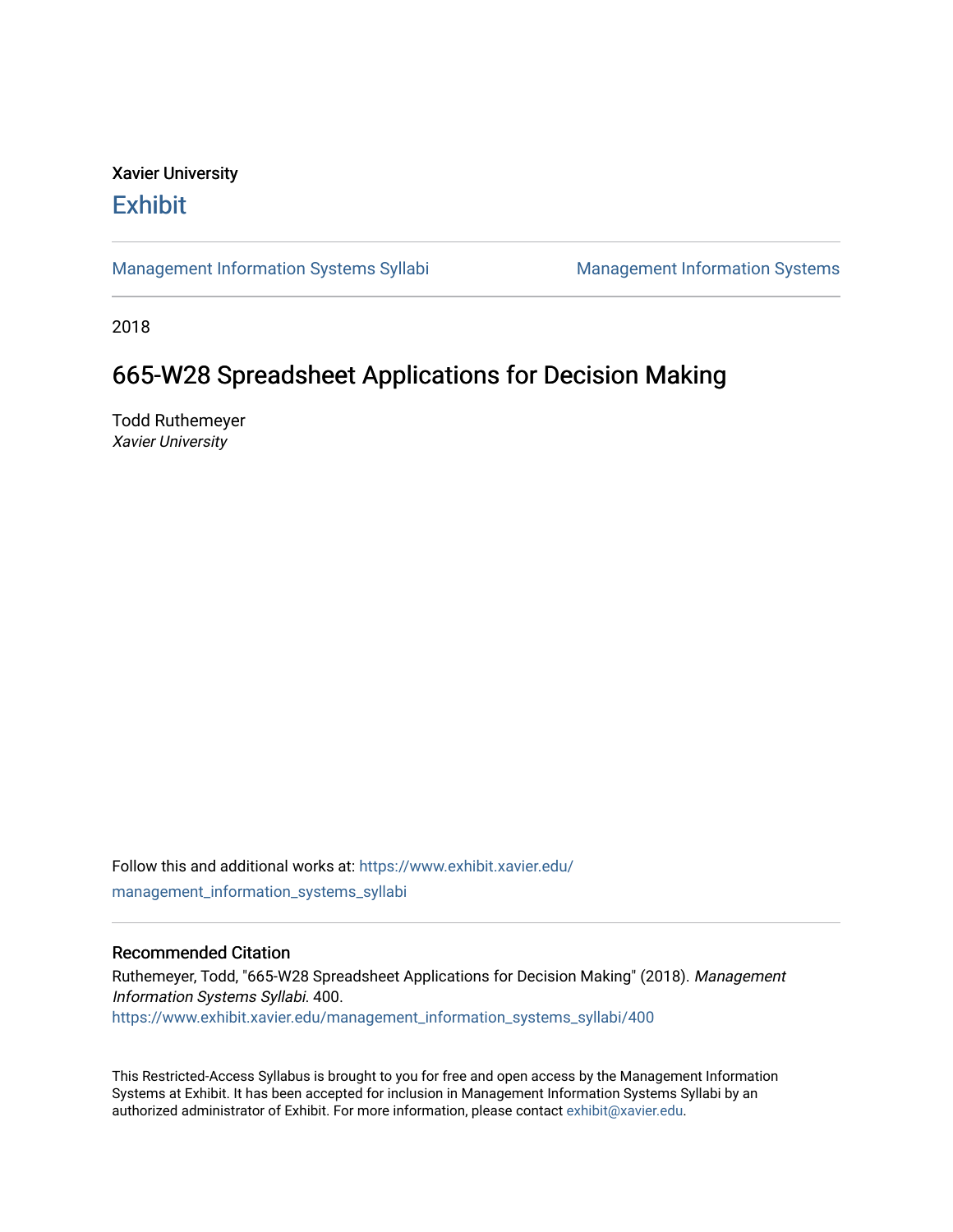## **INFO 665**

Xavier University: Spreadsheet Applications for Decision Making Spring 2018

#### **Scheduled Meeting Time**

Mondays 5:30-9:15pm 4/2 – 6/11 (No class 5/28)

**Instructor:** Todd A. Ruthemeyer **Email:** ruthemeyert1@xavier.edu **Phone:** 513/327-8633 **Instructor:** Brett S. Stowell **Email:** [stowellbs@xavier.edu](mailto:stowellbs@xavier.edu) **Phone:** 513/745-2922 **Google Hangouts:** [profstowell@gmail.com](mailto:profstowell@gmail.com) **Text:** 513/402-2488 **Office / Mail Drop:** SMH 221 **Office Hours:** West Chester: Before and after class. Virtual: By appointment.

**Text:** Business Analytics 2e; Evans (978-0-321-99782-1) The Goal; Goldratt (978-0-321-99782-1) Good Strategy Bad Strategy; Rumelt (978-0307886231)

**Williams College of Business Mission:** "We educate students of business, enabling them to improve organizations and society, consistent with the Jesuit tradition."

**My Vision:** The concept of "unintended consequences" receives no more than a cursory review in most Business Analytics / Management Science courses. Unfortunately, Excel and other statistical packages (R, JMP, SAS, SPSS, etc.) will generate a result for inputs irrespective of the experimental design from which those inputs are derived. As managers, executives and practitioners you will be requesting, generating, and acting upon reports that use the tools we will learn this semester to transform some "glob" of data into information. Given the widespread availability of low-cost analytical tools and openly available data sets, not to mention the ongoing surge in retention of proprietary data, it is becoming more and more likely to see reports which seem to do all the "right" things yet through either intent, negligence, or user error come up with "wrong" answers. It is my hope that at the end of this course you will have a sufficient understanding of the subject matter to competently design and model optimization problems, and to proficiently critique models generated by others.

**Course Description:** This course blends elements of economics with statistical tools and operations management / project management concepts to arrive at an application of management science that equips the practitioner to model and optimize complex systems. Class time will be divided between lectures introducing concepts, practice sessions with class time devoted to hands-on application of the tools introduced, and real-world applications.

**Course Materials:** In addition to the text, you are responsible for materials posted on Canvas [\(http://canvas.xavier.edu\)](http://canvas.xavier.edu/). Homework assignments, supplemental reading, and other information will be posted regularly. Students without access to a PC running Excel should make use of the Virtual Lab for completing assignments, projects and exams. [\(http://www.xavier.edu/ts/students/Virtual-Desktop.cfm\)](http://www.xavier.edu/ts/students/Virtual-Desktop.cfm)

**Grades:** Your final grade will consist of two exams (50%), a final project (30%) and regular homework and cases (20%). Possible grades are A (95-100), A- (90-94.9), B+ (85-89.9), B(80-84.9), B- (75-79.9), C+ (70- 74.9), C (65-69.9), F (Below 65). You must earn at least a "C" on each of the exams and the project to pass the class; the instructor will provide anyone receiving a failing grade an opportunity to demonstrate the required competency, replace the failing grade with a 65%, and thus pass the class. No other extra credit is available.

**Due Dates:** Due dates and test dates are firm. Students are expected to contact the instructor prior to an expected absence to make arrangements. Late assignments will receive no credit.

**Academic Honesty:** Do your own work. Review Xavier's Academic Honesty policy for more information.

**Xavier University Policies:** Xavier University policies regarding privacy rights, incomplete work and attendance, and academic honesty will be strictly enforced. Please see the current University catalog for more on these policies.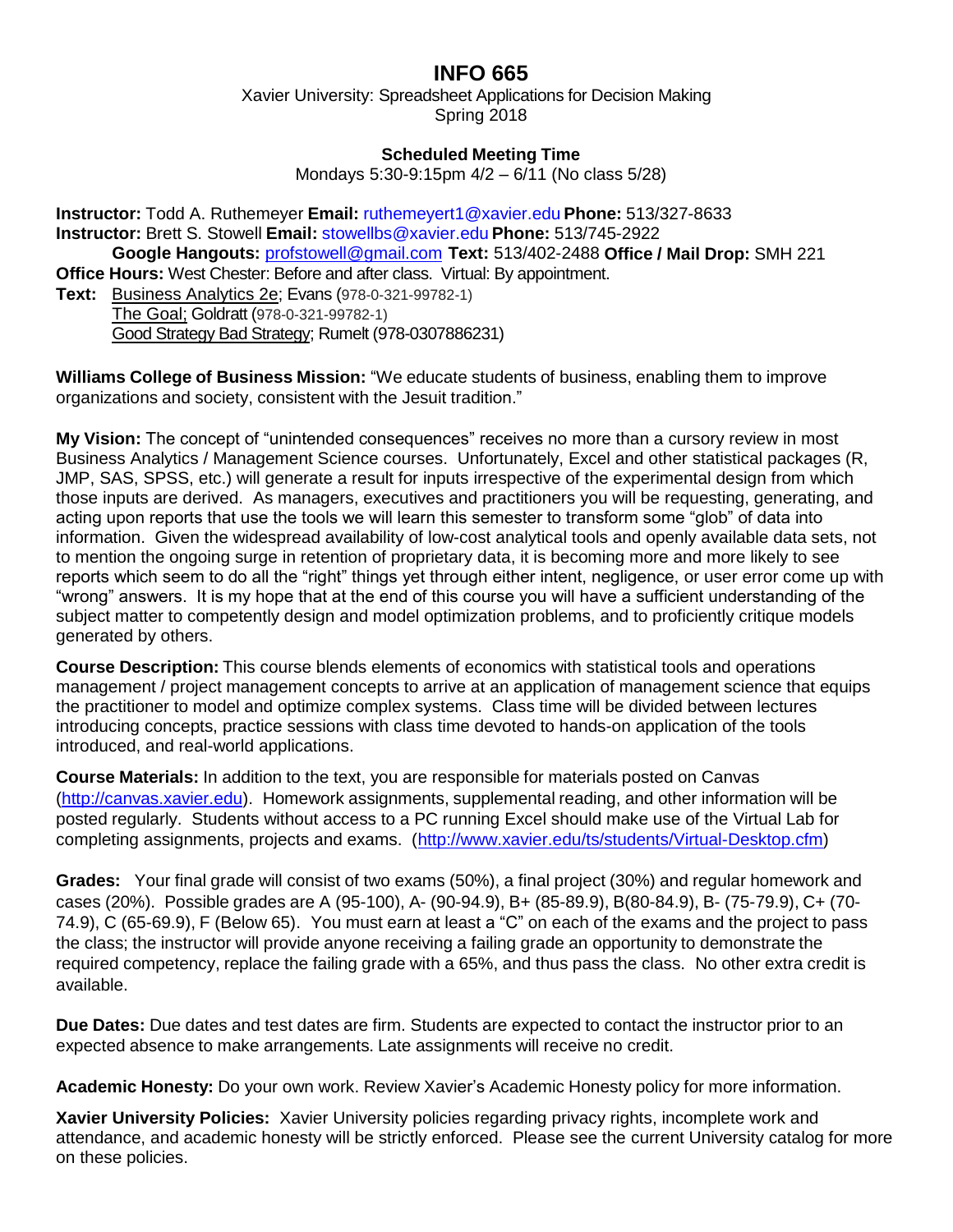#### **Tentative Course Calendar**

| <b>Class</b> | <b>Topics Covered</b>                                         | <b>Assignments Due</b>                                    |
|--------------|---------------------------------------------------------------|-----------------------------------------------------------|
| 4/2          | Introduction to Course                                        |                                                           |
|              | Introduction to Xavier Library                                |                                                           |
|              | Introduction to Virtual Desktop                               |                                                           |
|              | Introduction to Reproducible Research                         |                                                           |
|              | Central Tendency (Evans p 97-100)                             |                                                           |
|              | Questions We Can Answer Using Statistics                      |                                                           |
| 4/9          | Data, Models & Problem Solving (Evans p 13-29)                | Read The Goal                                             |
|              | Descriptive Statistical Measures (Evans Ch 4)                 | <b>Watch Goldratt Video</b>                               |
|              | PRACTICE: Descriptive Statistical Measures (Evans Ch 4)       |                                                           |
|              | <b>EXAMPLE: Product Mix</b>                                   |                                                           |
|              | <b>EXAMPLE: Facility Location</b>                             |                                                           |
|              | <b>EXAMPLE: Blending</b>                                      |                                                           |
|              | EXAMPLE: Network Modeling (PM / Nodes & Arcs)                 |                                                           |
| 4/16         | Probability Distributions and Data Modeling (Evans Ch 5)      | <b>Final Project Topic</b>                                |
|              | Sampling and Estimation (Evans Ch 6)                          | HW 1 (See Canvas for details)                             |
|              | <b>EXAMPLE: Staff / Resource Scheduling</b>                   | <b>Read Good Strategy</b>                                 |
|              | EXAMPLE: Process Selection: Make vs. Buy / Outsource vs.      |                                                           |
|              | Insource                                                      |                                                           |
|              | <b>EXAMPLE: Transportation</b>                                |                                                           |
|              | <b>EXAMPLE: Production Planning</b>                           |                                                           |
| 4/23         | Statistical Inference (Evans Ch 7)                            | HW 2 (See Canvas for details)                             |
|              | Trendlines and Regression Analysis (Evans Ch 8)               |                                                           |
|              | PRACTICE: Trendlines and Regression Analysis (Evans Ch 8)     |                                                           |
|              |                                                               |                                                           |
| 4/30         | Spreadsheet Modeling and Analysis (Evans Ch 11)               | <b>Final Project Proposal</b>                             |
|              | PRACTICE: Spreadsheet Modeling and Analysis (Evans Ch 11)     | HW 3 (See Canvas for details)                             |
| 5/7          | Linear Optimization (Evans Ch 13)                             | HW 4 (See Canvas for details)                             |
|              | PRACTICE: Linear Optimization (Evans Ch 13)                   | <b>Final Project Proposal Peer Review</b>                 |
|              |                                                               | <b>EXAM 1 (Ch 1-8)</b>                                    |
| 5/14         | Applications of Linear Optimization (Evans Ch 14)             | HW 5 (See Canvas for details)                             |
|              | PRACTICE: Applications of Linear Optimization (Evans Ch 14)   |                                                           |
| 5/21         | Integer Optimization (Evans Ch 15)                            | <b>Optimization Model Submission</b>                      |
|              | PRACTICE: Integer Optimization (Evans Ch 15)                  | HW 6 (See Canvas for details)                             |
| 6/4          | Nonlinear and Non-Smooth Optimization (Evans Ch 17/A)         |                                                           |
|              | <b>PRACTICE: Nonlinear and Non-Smooth Optimization (Evans</b> | <b>Final Project Draft Paper</b><br>Submission (Optional) |
|              | Ch 17/A)                                                      | HW 7 (See Canvas for details)                             |
| 6/11         | <b>Project Presentations</b>                                  | EXAM 2 (Ch 11,13-15,17/A)                                 |
|              |                                                               | <b>Final Paper Submission</b>                             |
|              |                                                               | <b>Final Project Oral Defense</b>                         |
|              |                                                               |                                                           |
|              |                                                               | HW 8 (See Canvas for details)                             |

**Homework / Cases:** Homework and solutions to be completed for student learning are provided for each learning objective. Students are encouraged to assist one another in the completion of homework and cases provided each student submits his or her original work for credit. All Homework / Cases are graded on a "reasonable attempt" basis; full credit is given if a student submits a "reasonable attempt" (in the sole estimation of the instructor) before the due date and resubmits based on feedback received in class, from the instructor, or from other students (on peer reviewed assignments). Assignments received late will receive credit only at the discretion of the instructor. Failure to resubmit after receiving feedback will result in your assignment being graded as submitted.

**Exams:** All examinations are to be completed at home. Class notes, Excel help files and the textbook are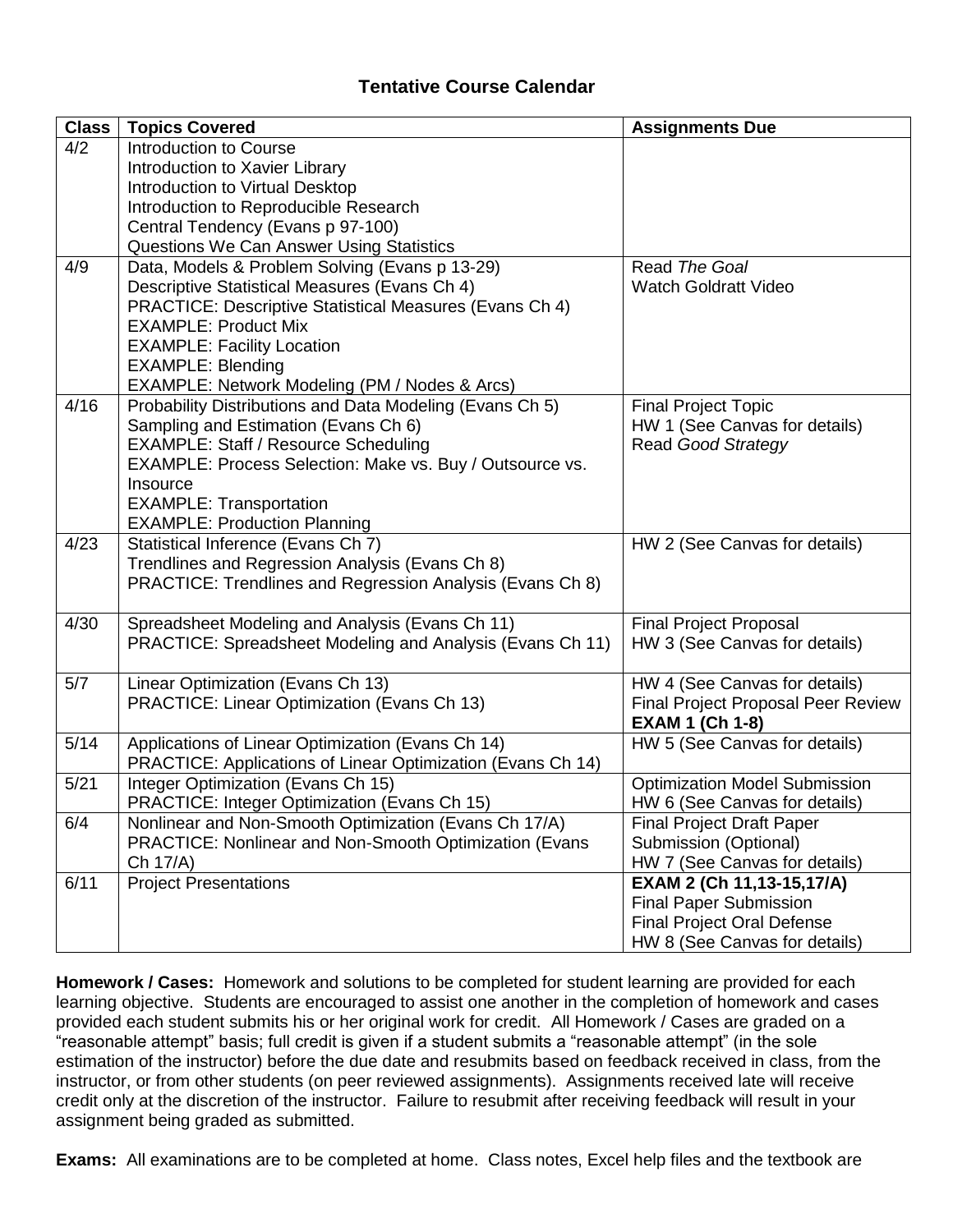appropriate resources to use while completing the exams. Assistance from any third party, except for the instructor, is prohibited.

**Project:** See the project addendum at the end of this document.

**Learning Objectives:** Students completing this course will be able to:

- Evaluate the veracity of reports, claims and decisions based on statistical evidence<sup>1</sup>
- Develop frameworks for utilizing appropriate analytical tools to locate and clarify problems
- Model, evaluate and optimize relevant systems $2$
- Communicate relevant findings to stakeholders.<sup>3</sup>

### **Final Project Guidelines**

#### **Overview**

The Final Project involves identifying and modeling a real-world optimization problem. Each student will individually select an actual situation and use the concepts from class to define the problem, build an optimization model and solve it. Students are invited to select problems which are able to be fully solved with the available data and optimization techniques, or to select problems which are only able to be partially solved. In the latter case, students will be required to "wireframe" an overall solution while only modeling a reasonable<sup>4</sup> portion subject to data and class scope limitations.

#### **Roadmap**

The due dates listed on the Tentative Course Calendar for roadmap items are firm. You are encouraged to submit the topic, proposal and the sufficiency checkpoint early as these steps are intended to provide you with feedback for improving your project and are not graded.

- Project Topic Submission
	- $\circ$  Prior to beginning the project, you must submit one to three brief (1-3 sentence) description(s) of (the) optimization project(s) to be done. Answer the question, "Based upon the theory of constraints introduced in *The Goal,* where at work / in society / elsewhere do I see an opportunity to optimize a system or solve a problem using optimization?
	- $\circ$  For those in the workforce, work-based projects are often the most relevant. Check with managers / supervisors early and often for permission to access company data for a school project. Outside of datasets requiring security clearances, most data can be de-identified to a sufficient degree as to allow use in a class project. (I have allowed projects where we are evaluating "Item 38" without knowing anything else about it outside of its metrics.)
	- o See examples in Evans Ch. 14 for common problems.
	- $\circ$  Students will (briefly) discuss topics in class for immediate feedback and group learning.
- Project Proposal (Peer Reviewed)
	- $\circ$  The Project Proposal should include a brief description of the system to be optimized, an influence or decision model (Evans pp. 20-22), and a list of available data or data to be gathered.
	- o Students will peer-review at least two proposals.
- Sufficiency Checkpoint

 $\overline{\phantom{a}}$ <sup>1</sup> MBA Learning Goals: Strategic Thinking and Leadership

<sup>2</sup> MBA Learning Goals: Critical Thinking

<sup>3</sup> MBA Learning Goals: Effective Written and Oral Communication

<sup>4</sup> In the sole opinion of the instructor.